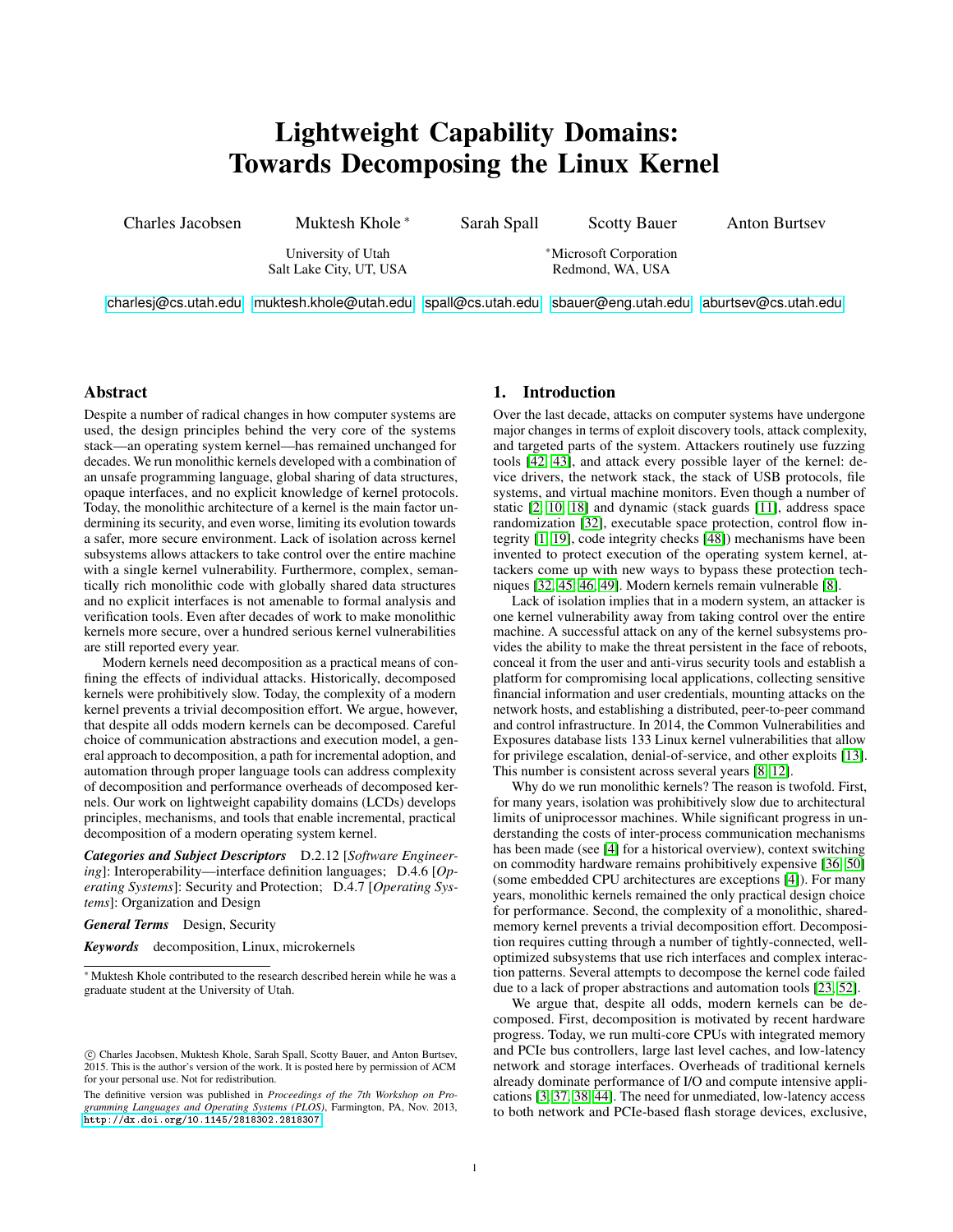untinerrupted access to CPU cores, the ability to minimize the number of cache misses and memory accesses, access to receive packet and flow steering mechanisms, and the ability to avoid overheads of context switches and scheduling motivate some form of decomposition, or at least separation between control and data planes [\[3,](#page-5-15) [44\]](#page-5-18) in a commodity kernel. Second, after several decades of engineering effort aimed at modularization of kernel components, kernel subsystems are less tightly coupled, with relatively clean interfaces, and most complexity encapsulated inside individual subsystems. With proper language tools, and a general approach to breaking the code apart, decomposition into isolated subsystems is feasible.

We develop Lightweight Capability Domains (LCDs), a general framework for decomposing the Linux kernel. We make the following contributions. First, to enable practical incremental decomposition, we extend a commodity kernel with a general embedded microkernel interface. This interface enables an execution of decomposed subsystems side by side with the rest of the non-decomposed kernel, and provides a convenient execution environment for developing decomposed subsystems. Second, we develop *decomposition patterns*—a collection of general principles and abstractions for decomposing common patterns of code in the kernel. Third, we design an interface definition language (IDL) aimed at an automatic decomposition effort with minimal changes to the existing kernel code. The IDL is designed for emulating a shared-memory, monolithic environment on top of share-nothing isolated susbsystems. Finally, we make decomposed environments efficient on modern hardware: We combine fast cross-core aysnchronous communication with a lightweight execution model that supports composable asynchronous programming for unmodified kernel code.

# 2. Decomposition Strategy

An attempt to decompose an entire system at once is an effort that will result in rapidly aging, obsolete code. Instead, we focus our work on developing a platform that 1) enables incremental decomposition isolating one kernel subsystem at a time, 2) can be applied to a rapidly evolving kernel code base, and 3) provides a foundation for developing practical, efficient systems.

*Incremental decomposition* To provide a path for incremental decomposition and enable execution of legacy monolithic code and isolated subsystems side by side, we embed a small microkernel inside the commodity Linux kernel [\(Figure](#page-1-0) 1). The LCD microkernel is similar to the KVM virtual machine monitor embedded into the Linux kernel. Our goal however, is to provide a more general interface suitable for development of semantically rich decomposed subsystems instead of virtualizing a low-level interface of the CPU and I/O devices. The microkernel implements a minimal interface: threads, synchronous communication, capability access control, and memory management.

*Breaking the code apart* We develop a set of *decomposition patterns*—design and development principles aimed at breaking typical patterns of existing monolithic code into isolated subsystems. Data structures and the code of a commodity monolithic kernel are designed to run in a shared memory environment. The kernel shares control information and state of its components by passing references to objects across subsystems. In a decomposed environment, each kernel subsystem operates on its own version of the system state. This state is synchronized upon cross-subsystem invocations. We develop techniques for transparently synchronizing objects and maintaining a view of a global state on top of isolated, share-nothing domains. Our decomposition patterns cover the commonly used patterns of kernel code: global variables, exported and imported functions, function pointers, data structures, and hierarchies of data structures.



<span id="page-1-0"></span>Figure 1. LCDs architecture. LCDs run as a microkernel embedded into the Linux kernel. Isolated subsystems communicate through a capability controlled IPC mechanism.

*Interface definition language* Decomposition patterns provide a general way to break monolithic code apart. To automate this task, we rely on an interface definition language (IDL) designed to generate cross-domain function invocation and object synchronization code. Our goal for the IDL compiler is to make sure that the majority of code related to crossing the boundaries of isolated domains is automatically generated, and is backward compatible with unmodified legacy code, i.e., isolated subsystems do not require major modifications to their code, and the same code can run in both monolithic and decomposed configurations. The IDL describes interfaces across LCD domains and non-isolated parts of the kernel. Two goals drive design of LCDs's IDL compiler. First, the code generated from the IDL is designed to be compatible with the kernel source: we generate proxy and stub code for kernel functions while preserving function signatures so that it can be linked with the code of unmodified kernel modules and later loaded inside isolated domains. Second, LCDs's IDL provides explicit support for specifying how kernel data structures are synchronized across isolated subsystems.

*Capability access control* Our motivation for capabilities is twofold. First, we use capabilities to selectively limit authority of isolated subsystems. Each isolated subsystem possesses the smallest subset of rights required to accomplish its task. Thus, the effect of the compromise of an individual kernel subsystem is restricted to the set of resources that the subsystem can access. LCDs borrow ideas from object capability languages [\[51\]](#page-6-6) and capability microkernels [\[16\]](#page-5-19). In LCDs, a capability is an entry in a microkernel-protected data structure, which can be referenced from isolated code via a local name. Inside the microkernel, each capability describes one of the objects implemented by the microkernel or the Linux kernel. Second, in LCDs capabilities implement a notion of cross-domain pointers allowing us to securely reference objects across isolated domains. Similar to the LCD microkernel, each isolated domain implements capability address spaces for the objects it manages, e.g., a file system domain resolves file objects through capabilities. At this level, capabilities allow isolated domains to reference objects inside other domains for which they have authority.

*Composable asynchronous I/O* Traditionally, kernels use threads as the main execution model and synchronous procedure calls as the main communication mechanism. A single thread of execution moves across kernel subsystems through a series of synchronous function invocations. Control information and data are passed by reference across subsystems as a hierarchy of globally shared data structures. Unfortunately, synchronous function calls do not work well in a decomposed environment. Despite many improvements in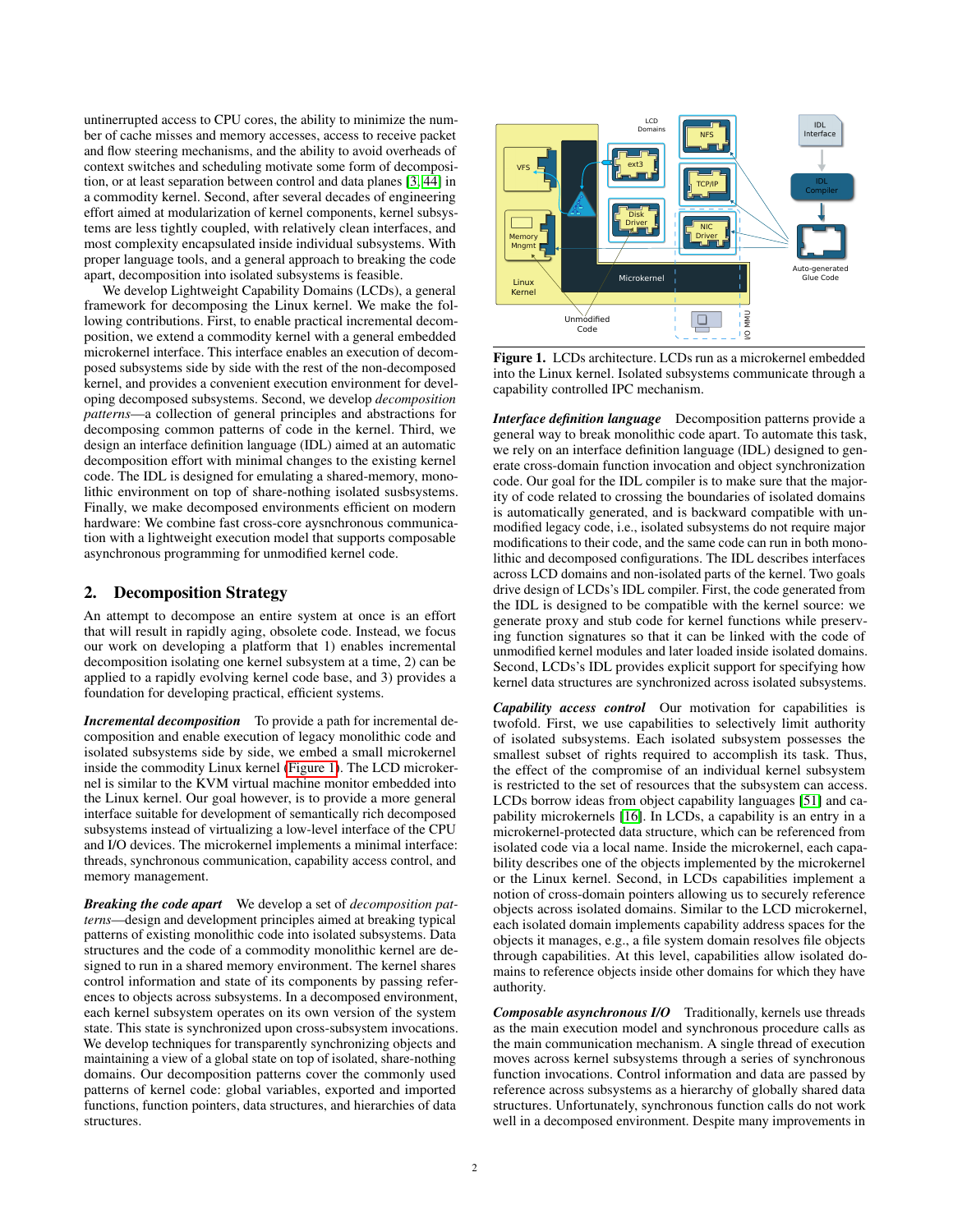understanding synchronous IPC design [\[4\]](#page-5-12), the hardware contextswitching mechanisms did not get faster. Synchronous function invocations are still prohibitively slow. We design LCDs around the idea of CPU cross-core LCD invocations and an asynchronous execution model. Each LCD runs on a dedicated set of CPU cores. We design and build an efficient asynchronous cross-core communication mechanism, and emulate traditional synchronous function invocations on top of asynchronous message passing. To integrate blocking asynchronous messages with existing synchronous code, LCDs implement a cooperative execution environment capable of context switching asynchronous threads implemented as native code.

# 3. LCDs Architecture

# 3.1 LCDs microkernel

The LCD microkernel follows the design of the L4 microkernel family [\[17\]](#page-5-20). Two parts of the microkernel interface are critical for the LCDs architecture. Similar to seL4 [\[15\]](#page-5-21), the LCD microkernel implements a pure capability-based IPC that explicitly controls all communication across isolated subsystems. This synchronous IPC is used for requesting microkernel resources, and specifically establishing regions of shared memory for future asynchronous communication. Similar to [\[34\]](#page-5-22), we implement capability address spaces (CSpaces) and capability derivation trees.

We make several pragmatic design choices to simplify development. While demonstrating extremely slow context switching performance [\[36\]](#page-5-13), we still choose hardware-assisted virtualization for isolation as it is easier to program, e.g., handle low-level hardware conditions inside and outside isolated domains. By developing LCDs as kernel modules, we are able to reuse linking and loading functionality provided by the Linux kernel. The module is mapped at the same location in the guest virtual address space as it was mapped in the host (in the high address range) so that we don't need to relocate symbols in the module. We further rely on Linux kernel threads and the Linux scheduler for scheduling of microkernel threads.

#### 3.2 Interface Definition Language

The LCDs IDL compiler is responsible for generating inter-domain communication and synchronization code that ensures transparency of decomposition for the original monolithic code. The core of the IDL are definitions for invoking isolated subsystems (remote function invocations), and disciplines for synchronizing kernel data structures [\(Section 3.3\)](#page-2-0).

*Functions* Our main goal is that the IDL compiler generates proxy/stub functions with the same signatures as the functions that are used in a monolithic kernel. For example, to export a function with the following signature:

```
int register filesystem(...);
```
LCDs require the following IDL definition of an interface:

```
interface filesystem (capability cap = null) {
    rpc int register_filesystem(capability cap, ...);
}
```
The function definition is extended with a capability that explicitly names the rendezvous point or asynchronous channel implementing the interface. To provide compatibility with unmodified code, the interface is declared to have an optional parameter: a capability to the rendezvous point that implements an interface of a virtual file system. The instance of the interface can be declared to take the capability to the interface:

interface filesystem (vfs);



<span id="page-2-1"></span>Figure 2. Isolated object hierarchies in LCDs.

From the interface definition and the above declaration, we generate the following backward compatible stub:

```
int register_filesystem(struct file_system_type ∗fs) {
    return register_filesystem_callee_stub(vfs, fs);
}
```
where the vfs is specified during LCD intialization, which is described below.

*Initializing LCDs* The IDL provides support for declaring interfaces imported and exported by an LCD. For example, an LCD that is running a file system and requires access to the virtual file system and block device interfaces might use the following configuration file that is supported by the IDL:

```
module fs {
    require capability vfs;
    require capability bdev;
}
```
The IDL generates two functions: one is used by the main kernel to create a new LCD, and the other function initializes the LCD internally during boot.

#### <span id="page-2-0"></span>3.3 Decomposition Patterns

LCDs aim to implement an environment in which isolated subsystems *do not share state* [\(Figure](#page-2-1) 2). Instead, multiple isolated subsystems maintain their own private hierarchies of objects and synchronize them explicitly upon function invocations. This assumption is key for security—one compromised subsystem cannot affect execution of others through modifications of shared objects.

*Object synchronization* A typical pattern in the Linux kernel is to pass objects by reference across subsystems. In case of LCDs, however, decomposed subsystems do not trust each other. To ensure isolation, each LCD maintains a private shadow copy of each object. LCDs allow explicit control over a set of object fields that will be passed and returned upon function invocation with the mechanism of *projections*.

```
// Projecting two fields of the super_block data structure
projection super_block <struct super_block> {
    [out, in] type1 field1;
    [out] type2 field2;
}
rpc type0 foo(projection super_block ∗sb);
```
A projection explicitly defines a subset of fields of the projected object that will be passed to the callee and returned from it during the domain invocation. The IDL supports scopes so the same object type can be projected differently depending on the function.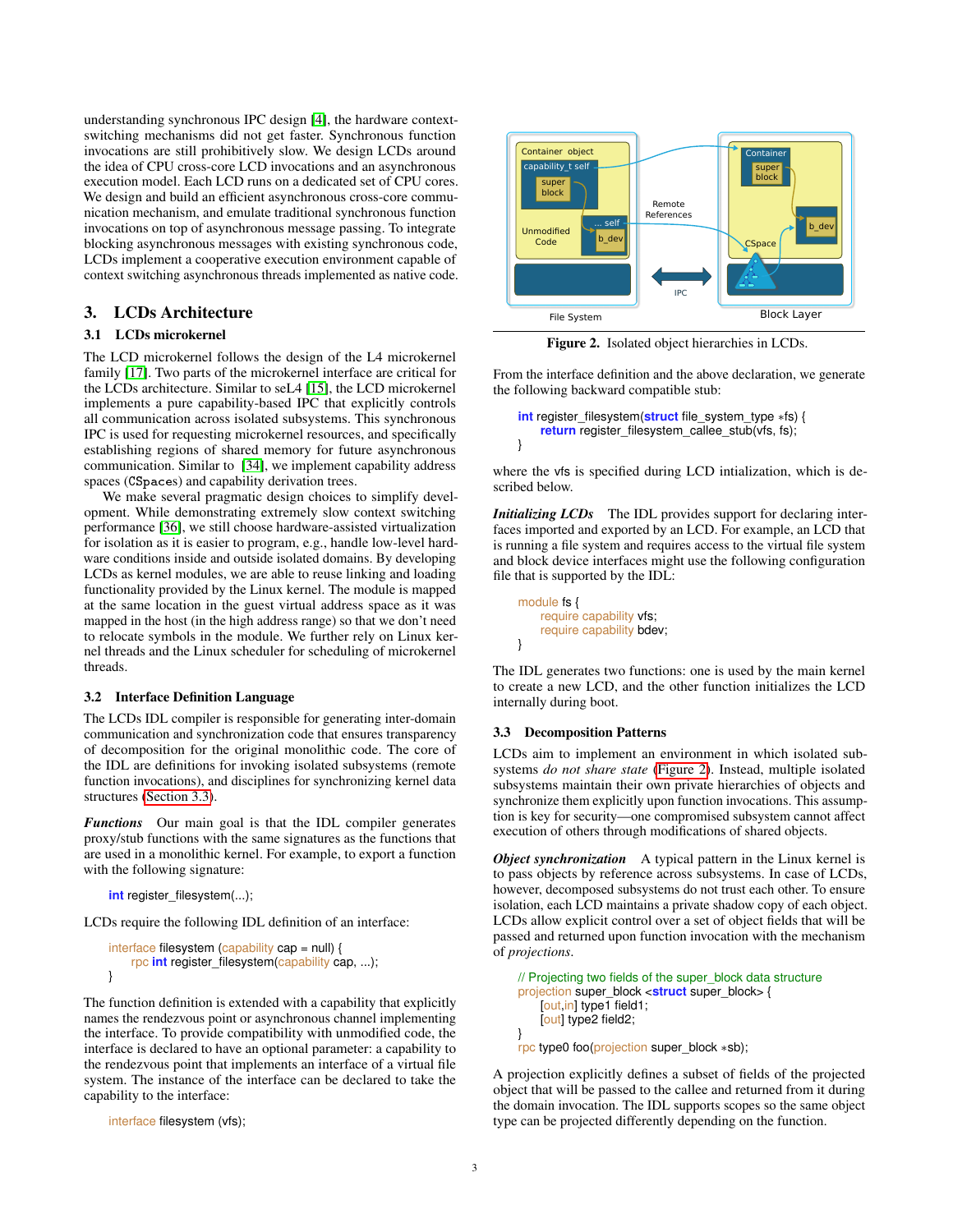*Stateful objects and remote object references* In the kernel code it is common that two or more subsystems go through multiple steps of a communication protocol that requires that objects are preserved across a series of cross-domain invocations. Both caller and callee domains require access to instances of the same private objects multiple times. We use a mechanism of *remote references* to lookup a specific private object across domain boundaries [\(Figure](#page-2-1) 2). In LCDs, remote references are capabilities that point to objects inside other subsystems. Similar to the LCD microkernel, each subsystem uses the mechanism of capability identifiers to protects all objects it exports to its clients. When an object is referred across boundaries of isolated subsystems, a remote reference (or a capability) is resolved by the callee subsystem into a private instance of an object through the mechanism of capability address spaces. To support transparent referencing of objects across domains, every object that exists in multiple subsystems is paired with a capability reference that is used to lookup a corresponding object copy in that subsystem. We rely on the mechanism of *container objects* that encapsulate original kernel data structures to avoid code modifications and leave original kernel data structures unchanged. [\(Figure](#page-2-1) 2). A projection definition below uses a bind keyword to specify that the projected super\_block object must be resolved using the self capability stored in the container object (referred as parent) in the callee's domain.

```
// Using remote reference to update remote object
projection super_block <struct super_block> {
    [bind, in, alloc] capability container->self;
    [in] type1 field1;
}
rpc int fill_super(projection super_block ∗sb, ...);
```
The IDL provides alloc, bind, and free keywords to control when remote objects are allocated, looked up, and freed. Similar mechanisms are used for returning objects, i.e., allocating a private copy in the caller domain, and initializing it with initial values.

*Object hierarchies* It is common that objects contain pointers to other objects. When a root of the object hierarchy is passed as an argument to a cross-domain invocation, the entire hierarchy must be marshaled and reconstructed on the callee's side. LCDs rely on mechanisms of projections that are used to describe marshaling of object hierarchies:

```
// Marshaling a hierarchy of objects with projections
projection block_device<struct block_device> {
    [in] type1 field1;
    [bind] capability container−>self;
};
projection super_block <struct super_block> {
    [in] projection block device ∗s_bdev;
    [bind] capability container–>self;
}
rpc type0 foo(capabilty fs, projection super_block ∗sb);
```
We support synchronization of simple object hierarchies. In practice, requirements for kernel modularity have already eliminated most of the cases when a more complicated object hierarchy crosses the boundaries of kernel subsystems.

#### 3.4 Fast Communication

*Asynchronous cross-core communication* LCDs' fast IPC mechanism is designed for efficient notification, and zero-copy transfer of data across isolated subsystems in a multicore environment [\(Figure](#page-3-0) 3). In LCDs a caller and callee establish a region of shared memory through slow synchronous invocations. After that, communication is exit-less and does not involve the microkernel. Similar to Beltway Buffers [\[14\]](#page-5-23), the shared region of memory holds multiple kinds of buffers and communication rings. Data buffers are used to hold bulk data, e.g., payload of network packets. Communication



<span id="page-3-0"></span>Figure 3. Fast asynchronous IPC in LCDs.

rings serve as lock-free message queues for sending and receiving messages. To achieve zero-copy transfer of bulk data, messages contain pointers into shared data buffers.

We optimize a cross-core messaging protocol for optimal utilization of the hardware cache coherency protocol. Each message channel consists of two rings (outgoing and incoming messages). Similar to FastForward [\[24\]](#page-5-24), we avoid shared producer and consumer pointers, as they cause expensive cache contention on every update. Instead, we utilize an explicit state flag that signals the end of available messages, and free slots. As we aggressively optimize the number of cache transactions involved in each message transfer, we configure each message to be a size of a single cache line (64 bytes on our hardware). We use modulo two arithmetic to avoid expensive division operations on the IPC path. Finally, we rely on ring polling on both sender and receiver, however the polling is integrated into our cooperative asynchronous execution environment [\(Section](#page-4-0) 3.5). We use monitor/mwait instructions instead of polling when sender and receiver become idle.

Inside a single CPU core, modern CPUs implement a version of a directory based protocol in which the directory is maintained by the shared last level cache. The directory maintains information about the state of every cache line in the cache hierarchy of every core of a single CPU. A snooping cache coherence protocol is used to synchronize cache lines across CPUs. Two cache transactions are involved in each part (send and receive) of the IPC. First, the caller tries to update the cache line sending a message. Its L1 cache issues a request for ownership to the cache directory. To serve this request, the directory needs to contact the L1 cache of the callee core and invalidate the cache line. The directory then replies to the caller's L1 cache changing the state of the line from "invalid" to "modified", and allowing update of the line with the new message. Second, immediately, after the cache line is updated by the caller, it is re-fetched from the callee's busy-wait loop. To read the cache line, the callee issues a similar transaction to the cache directory that in turn reaches the L1 cache of the caller. Based on the BenchIT CPU benchmark analysis [\[40,](#page-5-25) [41\]](#page-5-26)) each of the above transactions that involves two L1 caches on the same core requires around 80 cycles. This theoretical analysis matches performance of our IPC implementation [\(Table](#page-4-1) 1). We perform a send/reply message sequence that requires four cache transactions in 384 cycles on our Nahelem Intel Xeon CPU E5530 clocked at 2.40GHz. In addition to the cache coherency overheads, we lose around 12-16 cycles in send and receive code. Our IPC code is written in C with minor addition of manual assembly, e.g., a pause instruction that saves around 88 cycles in a busy-wait loop. A full call/reply invocation of a void function takes 432 cycles (marshaling of six unsigned long parameters adds 4 cycles). The overhead of using monitor/mwait on one of the ends of the channel is 342 cycles. When multiple outstanding messages are queued in the ring buffer, the costs of the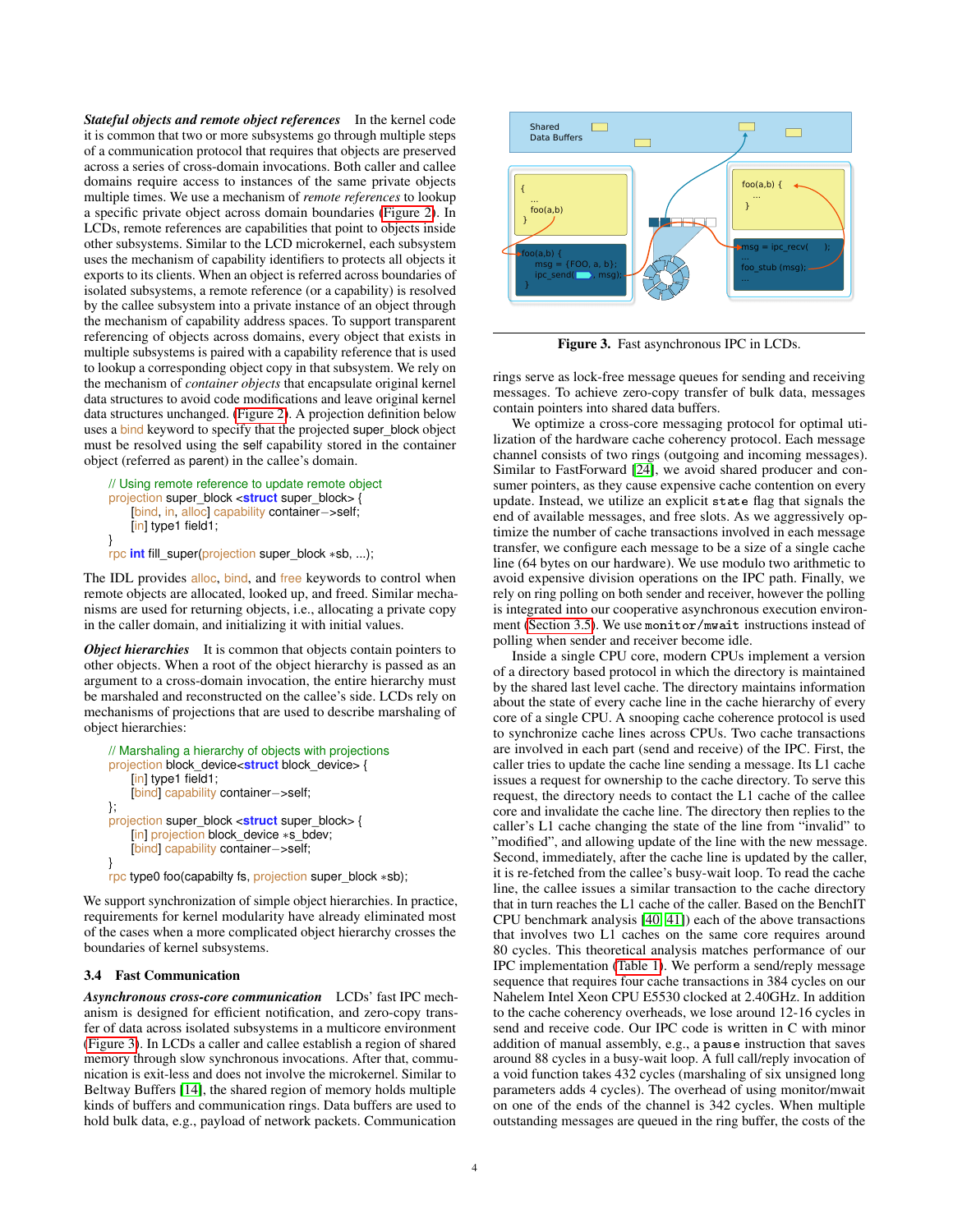| Test                                           | Cycles (ns) |
|------------------------------------------------|-------------|
| Send/receive message                           | 384 (160)   |
| Send/receive message (queue of 4)              | 159(67)     |
| Call/reply invocation (void function)          | 432 (180)   |
| Call/reply invocation (6 arguments)            | 436 (182)   |
| Overhead of mwait (receiver enters halt state) | 726(303)    |

<span id="page-4-1"></span>

| Table 1. Achieved cross-core IPC performance. |  |
|-----------------------------------------------|--|
|-----------------------------------------------|--|

cache coherence protocol goes down. On a queue length of four, a send/receive sequence takes only 159 cycles.

#### <span id="page-4-0"></span>3.5 Composable Asynchronous Communication

Synchronous procedure calls do not compose well with blocking, asynchronous communication mechanisms. If a thread sends an IPC message (e.g., implementing a remote procedure call into another isolated subsystem), it needs to wait for a reply from the callee. Several strategies are possible. First, the caller can remain waiting in a busy wait loop. If the invocation is fast the caller can reply nearly instantly. But in a typical scenario remote invocations take thousands of cycles. Second, the system can rely on traditional thread context switching to utilize the CPU. Unfortunately, traditional thread switches are expensive due to an expensive exit into the microkernel. Alternatively, the code of the system can be designed to implement an asynchronous programming model [\[26,](#page-5-27) [35\]](#page-5-28).

With LCDs we aim to 1) avoid expensive context switches, and 2) provide backward compatibility with existing kernel code, i.e., avoid reimplementing kernel code in a message friendly manner. We implement a composable asynchronous I/O without stack ripping that relies on a lightweight context switch implemented as a form of cooperative thread scheduling. We base our implementation on AC [\[26\]](#page-5-27), but change it to work inside the Linux kernel. Similar to AC, we leverage functionality of GCC macros and nested functions to avoid compiler modifications.

#### 3.6 libKernel Environment

libKernel Decomposed subsystems run in isolation from the rest of the kernel. However, the logic of any kernel subsystem depends on a set of common primitives provided by the kernel environment: memory allocation, synchronization, string and memory copy, console output, etc. We built a small library kernel, libKernel, that implements a minimal instance of the kernel, and includes page and slab allocators, capability management code, console, and common kernel utilities like memcpy. libKernel is linked with the isolated code and becomes a part of the kernel module that is loaded inside the isolated domain. We implement a simple page allocator that uses the microkernel interface to allocate host pages and map them in the LCD's address space. Since the microkernel only understands capability identifiers, the page allocator has to track the correspondence between physical pages and capability identifiers. Using preprocessor macros, we adapted the Linux slab allocator to run inside LCDs. We use a similar approach to borrow common library routines from the Linux kernel, like memcpy and sprintf. We developed techniques for eliding unnecessary variables and functions and ensured we had resolved all dependencies by checking that the final kernel module had no unresolved symbols.

#### 4. Related Work

The concept of decomposing operating system services for isolation and security is not new [\[23,](#page-5-14) [27\]](#page-5-29). Multiple projects try to apply this principle in practice in both microkernel [\[5,](#page-5-30) [20,](#page-5-31) [29–](#page-5-32)[31,](#page-5-33) [33\]](#page-5-34) and virtual machine [\[7,](#page-5-35) [22,](#page-5-36) [39,](#page-5-37) [47,](#page-6-7) [53\]](#page-6-8) based systems. Most notable, SawMill was a research effort performed by IBM aimed at building a decomposed Linux environment on top of the L4 microkernel [\[23\]](#page-5-14). SawMill was an ambitious effort to decompose the entire kernel at once. Unfortunately, the project became suspended due to organizational politics and untimely decease of one of its leaders, Jochen Liedtke. Nooks was primarily aimed at isolation of device drivers inside the Linux kernel [\[52\]](#page-6-5). While lacking an explicit interface definition language, Nooks developed mechanisms for generating entry points and skeletons for the glue code from the kernel header files. Similar to LCDs, Nooks maintained and synchronized private copies of kernel objects, however, this synchronization code had to be developed manually. OSKit developed a set of decomposed kernel subsystems out of which a full-featured OS kernel could be constructed [\[21\]](#page-5-38). While successful, OSKit was not a sustainable effort—decomposition glue code was developed manually, and required a massive engineering effort in order to provide compatibility with the COM component object model. OSKit quickly became outdated and unsupported.

Existing hypervisors succeed in providing complete isolation of applications at the level of hardware virtualization, but they provide no mechanisms to support decomposition of kernel subsystems. Multiple commercial projects attempt to secure commodity applications using full-system virtualization (Qubes OS [\[47\]](#page-6-7), Bromium [\[7\]](#page-5-35), XenClient [\[53\]](#page-6-8)). Complete isolation works well when no sharing is required, e.g., in case of individual applications or device drivers [\[6\]](#page-5-39). An untrusted desktop application is sealed in its virtual container, and runs until it exits [\[7,](#page-5-35) [47,](#page-6-7) [53\]](#page-6-8). However, core operating system services which are inherently designed to provide sharing of resources (e.g. file systems, block storage, network stack), require mechanisms for sharing and collaboration to avoid operating with reduced functionality or with excessive privilege. Several militarygrade certified secure virtualization projects apply the principle of secure isolation to traditional systems [\[33,](#page-5-34) [39\]](#page-5-37). The proprietary nature of these systems limits their impact in the broader community.

Do we have to decompose existing kernels or is it better to re-implement decomposed environments from scratch? Multiple projects attempt to re-implement kernel functionality from scratch in a safer, verification friendly language [\[9,](#page-5-40) [25,](#page-5-41) [28,](#page-5-42) [34,](#page-5-22) [54\]](#page-6-9). Although promising, these approaches are still far from being applicable in a realistic deployment. Modern kernels accumulate several decades of development effort that result in irreplaceable functionality: hundreds of device drivers, dozens of network protocols, block storage stacks, file systems, and CPU and I/O schedulers. To be practical, decomposition must aid security and reliability of existing OS kernels and become an integral part of the kernel development process with low overhead for developers.

# 5. Conclusion

Decomposition of commodity kernels has remained an unsolved problem for decades. We believe LCDs provides a practical step towards solving this problem. A combination of fast cross-core communication, asynchronous execution model, general decomposition patterns, and language support result in a decomposition platform that enables practical, efficient, and secure systems. LCDs is an evolving platform. In the future, we intend to extend it with a static analysis aimed at automatic generation of interface and projection definitions. We further plan to use LCDs as a practical platform for enabling verification of commodity operating systems.

#### Acknowledgments

We thank Weibin Sun, Jon Rafkind, and the anonymous PLOS reviewers. This material is based upon work supported by the National Science Foundation under Grant No. 1319076, Google, and NetApp.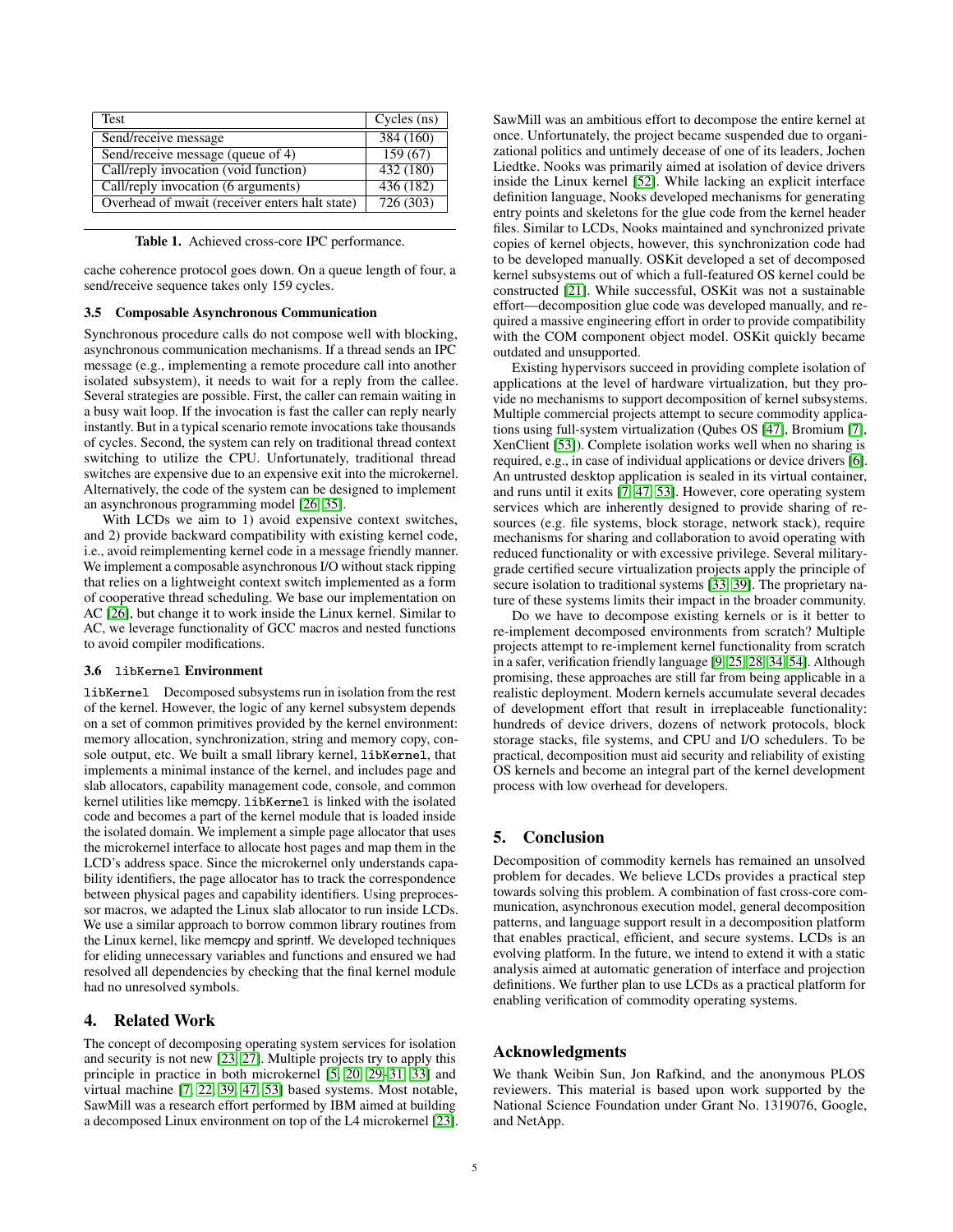## References

- <span id="page-5-7"></span>[1] M. Abadi, M. Budiu, U. Erlingsson, and J. Ligatti. Control-flow integrity - principles, implementations, and applications. In *CCS*, 2005.
- <span id="page-5-2"></span>[2] K. Ashcraft and D. R. Engler. Using programmer-written compiler extensions to catch security holes. In *IEEE Symposium on Security and Privacy*, pages 143–159, 2002.
- <span id="page-5-15"></span>[3] A. Belay, G. Prekas, A. Klimovic, S. Grossman, C. Kozyrakis, and E. Bugnion. IX: A protected dataplane operating system for high throughput and low latency. In *OSDI*, 2014.
- <span id="page-5-12"></span>[4] B. Blackham and G. Heiser. Correct, fast, maintainable: choose any three! In *APSys*, page 13, 2012.
- <span id="page-5-30"></span>[5] Bomberger, A.C. and Frantz, A.P. and Frantz, W.S. and Hardy, A.C. and Hardy, N. and Landau, C.R. and Shapiro, J.S. The KeyKOS nanokernel architecture. In *Proceedings of the USENIX Workshop on Micro-Kernels and Other Kernel Architectures*, pages 95–112, 1992.
- <span id="page-5-39"></span>[6] S. Boyd-Wickizer and N. Zeldovich. Tolerating malicious device drivers in Linux. In *USENIX ATC*, pages 9–9, 2010.
- <span id="page-5-35"></span>[7] Bromium. Bromium micro-virtualization, 2010. [http://www.](http://www.bromium.com/misc/BromiumMicrovirtualization.pdf) [bromium.com/misc/BromiumMicrovirtualization.pdf](http://www.bromium.com/misc/BromiumMicrovirtualization.pdf).
- <span id="page-5-9"></span>[8] H. Chen, Y. Mao, X. Wang, D. Zhou, N. Zeldovich, and M. F. Kaashoek. Linux kernel vulnerabilities: state-of-the-art defenses and open problems. In *APSys*, pages 5:1–5:5, 2011.
- <span id="page-5-40"></span>[9] S. Chiricescu, A. DeHon, D. Demange, S. Iyer, A. Kliger, G. Morrisett, B. C. Pierce, H. Reubenstein, J. M. Smith, G. T. Sullivan, et al. SAFE: A clean-slate architecture for secure systems. In *Technologies for Homeland Security (HST)*, pages 570–576, 2013.
- <span id="page-5-3"></span>[10] Coverity, Inc. Coverity SAVE, 2012. [http://www.coverity.com/](http://www.coverity.com/products/coverity-save.html) [products/coverity-save.html](http://www.coverity.com/products/coverity-save.html).
- <span id="page-5-5"></span>[11] C. Cowan, C. Pu, D. Maier, H. Hinton, and J. Walpole. StackGuard: Automatic Adaptive Detection and Prevention of Buffer-Overflow Attacks. In *USENIX Security Symposium*, 1998.
- <span id="page-5-11"></span>[12] CVE Details. Vulnerabilities in the Linux kernel by year. [http:](http://www.cvedetails.com/product/47/Linux-Linux-Kernel.html?vendor_id=33) [//www.cvedetails.com/product/47/Linux-Linux-Kernel.](http://www.cvedetails.com/product/47/Linux-Linux-Kernel.html?vendor_id=33) [html?vendor\\_id=33](http://www.cvedetails.com/product/47/Linux-Linux-Kernel.html?vendor_id=33).
- <span id="page-5-10"></span>[13] CVE Details. Vulnerabilities in the Linux kernel in 2014. [http://](http://www.cvedetails.com/vulnerability-list/vendor_id-33/product_id-47/year-2014/Linux-Linux-Kernel.html) [www.cvedetails.com/vulnerability-list/vendor\\_id-33/](http://www.cvedetails.com/vulnerability-list/vendor_id-33/product_id-47/year-2014/Linux-Linux-Kernel.html) [product\\_id-47/year-2014/Linux-Linux-Kernel.html](http://www.cvedetails.com/vulnerability-list/vendor_id-33/product_id-47/year-2014/Linux-Linux-Kernel.html).
- <span id="page-5-23"></span>[14] W. de Bruijn and H. Bos. Beltway buffers: Avoiding the OS traffic jam. In *INFOCOM*, 2008.
- <span id="page-5-21"></span>[15] P. Derrin, D. Elkaduwe, and K. Elphinstone. seL4 reference manual. Technical report, ERTOS NICTA. [http://www.ertos.nicta.com/](http://www.ertos.nicta.com/research/sel4/sel4-refman.pdf) [research/sel4/sel4-refman.pdf](http://www.ertos.nicta.com/research/sel4/sel4-refman.pdf).
- <span id="page-5-19"></span>[16] D. Elkaduwe. *A principled approach to kernel memory management*. PhD thesis, University of New South Wales, 2010.
- <span id="page-5-20"></span>[17] K. Elphinstone and G. Heiser. From L3 to seL4 what have we learnt in 20 years of L4 microkernels? In *SOSP*, pages 133–150, 2013.
- <span id="page-5-4"></span>[18] D. Engler, B. Chelf, A. Chou, and S. Hallem. Checking system rules using system-specific, programmer-written compiler extensions. In *OSDI*, pages 1–1, 2000.
- <span id="page-5-8"></span>[19] U. Erlingsson, M. Abadi, M. Vrable, M. Budiu, and G. C. Necula. XFI: Software guards for system address spaces. In *OSDI*, pages 75–88, 2006.
- <span id="page-5-31"></span>[20] Feske, N. and Helmuth, C. *Design of the Bastei OS architecture*. Techn. Univ., Fakultät Informatik, 2007.
- <span id="page-5-38"></span>[21] B. Ford, G. Back, G. Benson, J. Lepreau, A. Lin, and O. Shivers. The flux OSKit: A substrate for kernel and language research. In *SOSP*, pages 38–51, 1997.
- <span id="page-5-36"></span>[22] T. Garfinkel, B. Pfaff, J. Chow, M. Rosenblum, and D. Boneh. Terra: a virtual machine-based platform for trusted computing. In *SOSP*, pages 193–206, 2003.
- <span id="page-5-14"></span>[23] A. Gefflaut, T. Jaeger, Y. Park, J. Liedtke, K. J. Elphinstone, V. Uhlig,

J. E. Tidswell, L. Deller, and L. Reuther. The SawMill multiserver approach. In *Proceedings of the 9th workshop on ACM SIGOPS European workshop: beyond the PC: new challenges for the operating system*, pages 109–114. ACM, 2000.

- <span id="page-5-24"></span>[24] J. Giacomoni, T. Moseley, and M. Vachharajani. FastForward for efficient pipeline parallelism: a cache-optimized concurrent lock-free queue. In *PPoPP*, pages 43–52, 2008.
- <span id="page-5-41"></span>[25] Gu, L., Vaynberg, A., Ford, B., Shao, Z., and Costanzo, D. CertiKOS: a certified kernel for secure cloud computing. In *APSys*, page 3, 2011.
- <span id="page-5-27"></span>[26] T. Harris, M. Abadi, R. Isaacs, and R. McIlroy. AC: composable asynchronous IO for native languages. *ACM SIGPLAN Notices*, 46(10):903–920, 2011.
- <span id="page-5-29"></span>[27] Härtig, H. Security architectures revisited. In *Proceedings of the 10th workshop on ACM SIGOPS European workshop*, pages 16–23. ACM, 2002.
- <span id="page-5-42"></span>[28] C. Hawblitzel, J. Howell, J. R. Lorch, A. Narayan, B. Parno, D. Zhang, and B. Zill. Ironclad apps: End-to-end security via automated fullsystem verification. In *OSDI*, 2014.
- <span id="page-5-32"></span>[29] Heiser, G. and Elphinstone, K. and Kuz, I. and Klein, G. and Petters, S.M. Towards trustworthy computing systems: taking microkernels to the next level. *ACM SIGOPS Operating Systems Review*, 41(4):3–11, 2007.
- [30] Herder, J.N. and Bos, H. and Gras, B. and Homburg, P. and Tanenbaum, A.S. MINIX 3: A highly reliable, self-repairing operating system. *ACM SIGOPS Operating Systems Review*, 40(3):80–89, 2006.
- <span id="page-5-33"></span>[31] Hohmuth, M. and Peter, M. and Härtig, H. and Shapiro, J.S. Reducing TCB size by using untrusted components: small kernels versus virtualmachine monitors. In *Proceedings of the 11th workshop on ACM SIGOPS European workshop*, page 22. ACM, 2004.
- <span id="page-5-6"></span>[32] Hovav Shacham, Matthew Page, Ben Pfaff, Eu-Jin Goh, Nagendra Modadugu, and Dan Boneh. On the effectiveness of address-space randomization. In *CCS*, pages 298–307, 2004.
- <span id="page-5-34"></span>[33] INTEGRITY Real-Time Operating System. [http://www.ghs.com/](http://www.ghs.com/products/rtos/integrity.html) [products/rtos/integrity.html](http://www.ghs.com/products/rtos/integrity.html).
- <span id="page-5-22"></span>[34] Klein, G., Elphinstone, K., Heiser, G., Andronick, J., Cock, D., Derrin, P., Elkaduwe, D., Engelhardt, K., Kolanski, R., Norrish, M., and others. seL4: formal verification of an OS kernel. In *SOSP*, pages 207–220. ACM, 2009.
- <span id="page-5-28"></span>[35] M. Krohn, E. Kohler, and M. F. Kaashoek. Events can make sense. In *USENIX ATC*, pages 7:1–7:14, 2007.
- <span id="page-5-13"></span>[36] A. Landau, M. Ben-Yehuda, and A. Gordon. SplitX: Split guest/hypervisor execution on multi-core. In *WIOV*, 2011.
- <span id="page-5-16"></span>[37] S. Larsen, P. Sarangam, R. Huggahalli, and S. Kulkarni. Architectural breakdown of end-to-end latency in a TCP/IP network. *Int. J. Parallel Program.*, 37(6):556–571, Dec. 2009.
- <span id="page-5-17"></span>[38] H. Lim, D. Han, D. G. Andersen, and M. Kaminsky. MICA: A holistic approach to fast in-memory key-value storage. In *NSDI*, pages 429– 444, 2014.
- <span id="page-5-37"></span>[39] LynuxWorks. Desktop virtualization and secure client virtualization based on military-grade technology.
- <span id="page-5-25"></span>[40] D. Molka, D. Hackenberg, and R. Schöne. Main memory and cache performance of Intel Sandy Bridge and AMD Bulldozer. In *Workshop on Memory Systems Performance and Correctness*, pages 4:1–4:10, 2014.
- <span id="page-5-26"></span>[41] D. Molka, D. Hackenberg, R. Schone, and M. S. Muller. Memory performance and cache coherency effects on an Intel Nehalem multiprocessor system. In *PACT*, pages 261–270. IEEE, 2009.
- <span id="page-5-0"></span>[42] Moritz Jodeit and Martin Johns. USB device drivers: A stepping stone into your kernel. In *European Conference on Computer Network Defense*, 2010.
- <span id="page-5-1"></span>[43] T. Mueller. Virtualised USB fuzzing for vulnerabilities. 2010. [https:](https://muelli.cryptobitch.de/paper/2010-usb-fuzzing.pdf) [//muelli.cryptobitch.de/paper/2010-usb-fuzzing.pdf](https://muelli.cryptobitch.de/paper/2010-usb-fuzzing.pdf).
- <span id="page-5-18"></span>[44] S. Peter, J. Li, I. Zhang, D. R. Ports, D. Woos, A. Krishnamurthy,